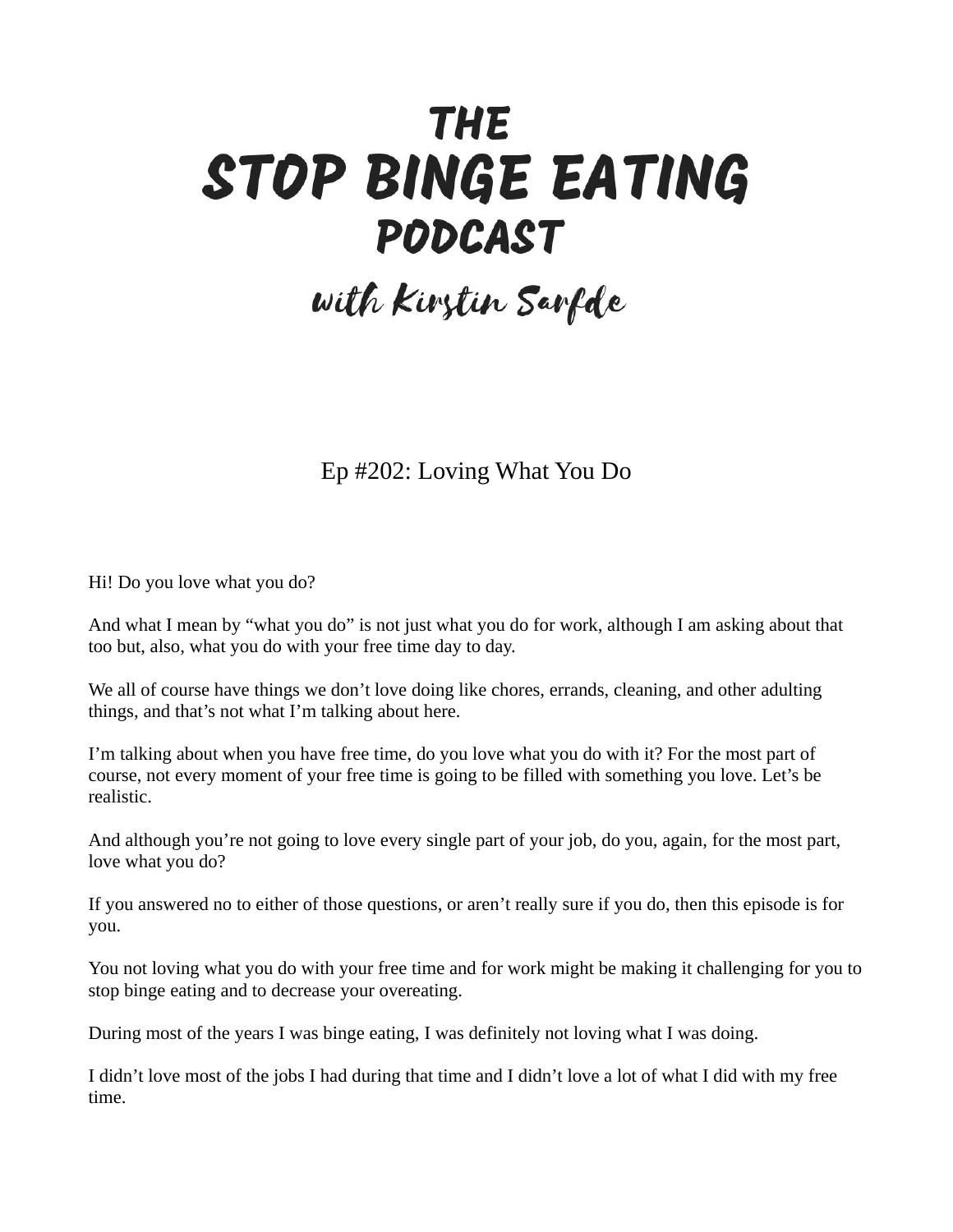It wasn't all awful. There were times I did like my jobs and times I did awesome things with my free time.

But I think the balance between liking and disliking was off.

There was more disliking, and sometimes even hating.

I had several jobs in those 10 or so years and at those jobs, I would sometimes feel happy, enjoy myself, have fun, feel challenged in a good way, and think I was doing something useful that mattered.

But a lot of the time, I'd feel anger, resentment, exhausted, bored, and under appreciated.

And those same feelings showed up in my free time too. Yes I did fun things, I did things I loved doing but, along with those same feelings I felt with my jobs, there was also a lot of boredom, loneliness, and self-pity.

So when those negative emotions were outweighing the positive, those were the times when I was most likely going to binge.

There are probably a few reasons why this happened but one that comes to mind was that I didn't believe it would get better soon enough.

I anticipated feeling more boredom, loneliness, self-pity, resentment, under appreciation, and just plain dislike and hate in the near future.

And I didn't know how to get out of it.

I felt stuck.

I had all kinds of BS reasons why and I never challenged those reasons like I do now.

Now that I've learned so much about changing your thinking to change how you feel and act and have more understanding of how I can change some of my circumstances than I did before, it's easier for me to get out of being stuck.

I'm still not perfect and I do feel stuck sometimes still and do feel negative emotions like all of us do but, it's way less than it was.

But in those times when I felt deep in the dislike of what I was doing in my life, I turned to eating to feel better and to do something that I actually did love doing.

I loved eating. I mean, I still do, eating is great.

But instead of changing my thinking or changing my circumstances to truly change my life, I used food to give me temporary relief that ultimately changed nothing and just added to what I disliked about my life.

I kept engaging in something that I didn't truly love doing. I loved eating but, I didn't love eating a whole bunch of food in my free time for fun.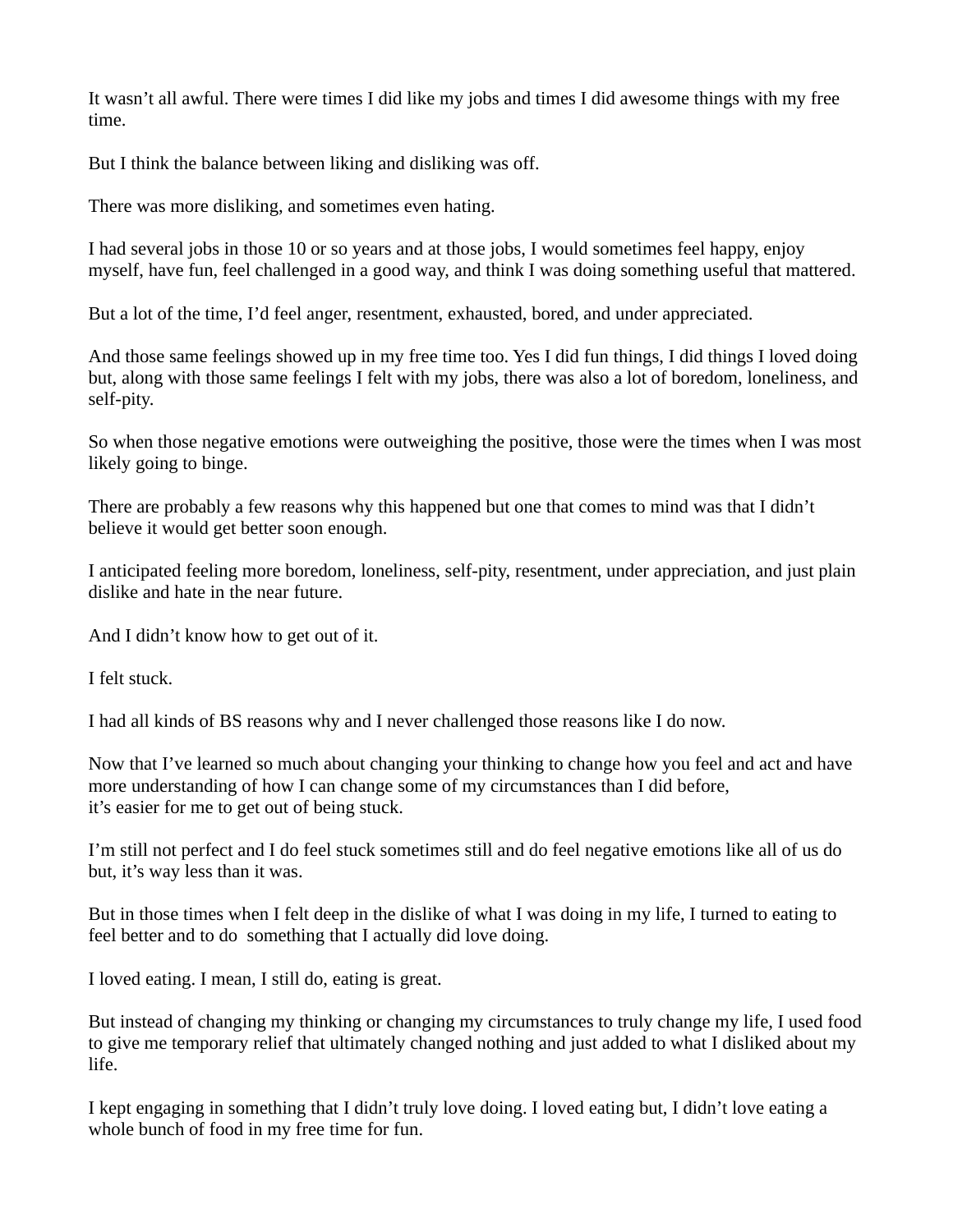And the result of doing that would just be me spending more time, feeling unhappy and not doing what I wanted to be doing.

So now that I love my job, again, not every part of it but for the most part, I love it, and I love, for the most part, what I choose to do with my free time, I don't go to food like I used to.

I don't need that kind of escape. I don't need food to make me feel better. It's also not my go-to when I'm wanting to do something I think I'll love doing.

I have other things and I'm doing them.

This is something I've been working on for years, even after I stopped binge eating, and in the last year or so, I've been more intentional about what I do with my time than ever before.

Not long ago if someone had asked me what I did in my free time, I'll say watch tv, go out to eat, and go out for drinks. And I hated that answer but, it was the truth.

Now, if that's your answer and you love that, there's nothing wrong with that. Love it!

But I didn't and I didn't know what else to do.

But now, I'm learning to play piano, I go for long walks, I travel, I go to concerts in the summer mostly, also the beach in the summer and sometimes in the off-season too, I read, I do puzzles, I was taking a weekly tap class but that is no longer in session, I go to barre class, and I do other random things that happen in and around my city.

So many things that I love.

So, when you look at what you do, with your free time and what you do for a job, do you love it?

Are you getting enough pleasure and good feelings while doing what you do that you don't need to supplement with food?

Or are you feeling more negative than positive in doing what you do? Is the percentage of negative higher than the percentage of positive?

If it is, it's probably going to be more challenging for you to do the things I teach you to do to stop binge eating and decrease your overeating.

One of the things I teach that will help you is to allow yourself to feel your feelings instead of eating to change them.

This is because one of the reasons why overeating and binge eating happen is because of emotion avoidance. Eating can be a distraction, a way to numb, a way to feel better.

If you're feeling a feeling you don't want to feel, then you may eat to avoid feeling it and to try and change it.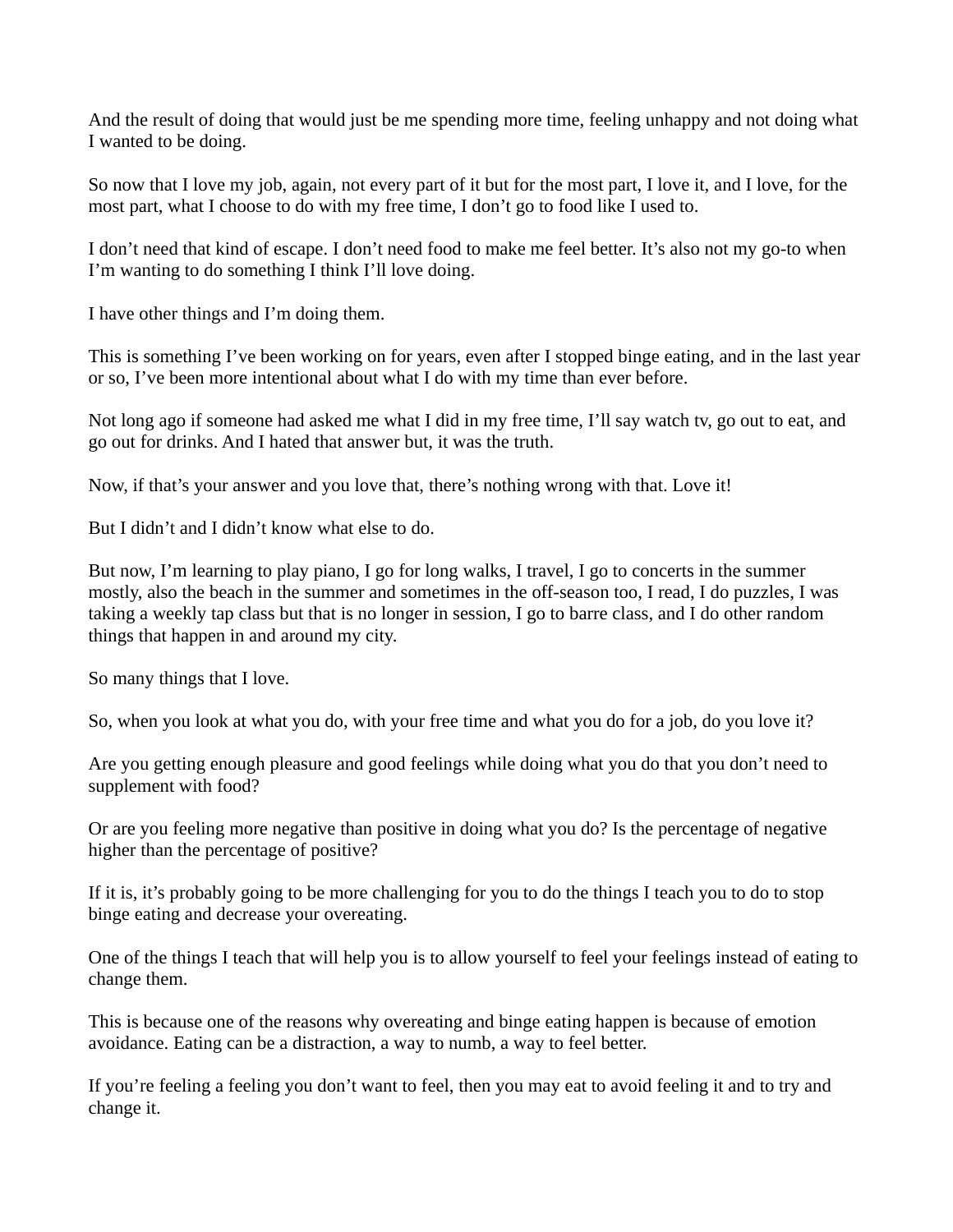Now, the less negative emotions you feel, the easier it will be to do this.

I like to teach that the ideal balance is 50/50, 50% on the negative side of the feelings spectrum and 50% on the positive side.

This of course isn't an absolute and you might typically be higher on the positive side and if you are, that's so great for you.

But 50/50 is just a nice way of acknowledging that you're not going to be happy all the time, some of the time you may feel on the negative side of neutral, meaning angry and sad but also bored or just kinda meh.

When you're in a balance of 50/50, it's easier to believe that good feelings will come again soon and you have previously felt good feelings not long ago. It's a simple up and down that will continue to repeat.

So when it comes time to allow yourself to feel a negative feeling, you'll be more willing because you believe it will be temporary and good ones are coming.

But when you're off balance and the percentage of your negative emotions creeps up higher and higher, and you don't believe you'll feel better anytime soon and you haven't felt much good for awhile, that's when you go to food for a quick pick me up.

In your mind, it might be a reliable quick fix.

I know I thought it was.

So if you want to make it easier for you to allow yourself to feel your feelings and feel your urges, get yourself into the 50/50.

And there's two ways to do this.

You change how you're thinking about what you do or you change what you do.

Your thoughts cause your feelings so you feel how you do because of what you think and if you want to change how you feel, you change how you think.

One of my group members is currently in school and when it comes time to study, she feels dread and sadness.

We uncovered that it was happening because whenever it was time to study she'd think, "Here we go again…" and not in an excited way. In a dreadful way.

So we coached on this and now she's going to think about why she chose this. She chose to be in school, she chose to study what she's studying and knew it was going to be very time consuming. When she thinks about what it's all for, the purpose behind all of it, she feels better about doing it.

When she changed how she thought about what she was doing, she didn't feel so much negativity toward it.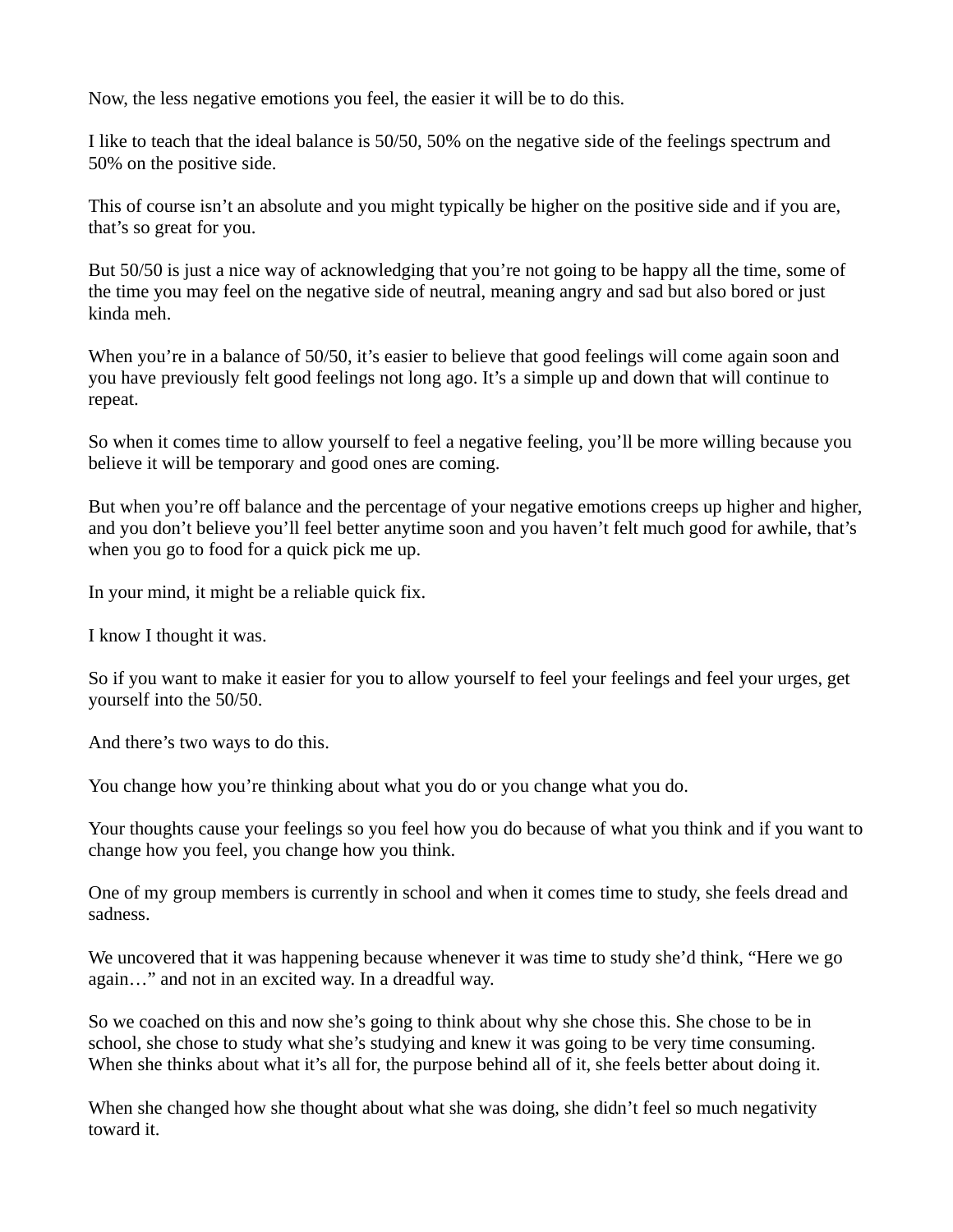And you can do the same with what you do.

You can spend time thinking about what you don't like about your job or spend time thinking about what you do like.

You can stop thinking about the mundane or the tedious and think about what it's all for and the purpose of it.

You can appreciate the things you do with your free time instead of thinking they're not good enough or not fun enough or are boring.

Take a look at how you're thinking about what you're doing now and see how you could think about it differently.

You might not need to change anything but your attitude.

But, sometimes, it's going to take a lot of effort and thought work to love something.

Especially if deep in your bones, you know it doesn't align with your true wants.

It's possible to still love, or just like what you do, there's so many different things you could focus on and things you could accept without creating so much negativity about it.

But if the option of simply changing what you do is there, you could choose to take it.

And I think there's an important word that needs repeating.

Choose.

Whatever it is you are doing for work, you chose it.

No one forced you into it, you chose it. At least, that's probably the case for 99% of you.

Why did you choose it?

And with your free time, you choose what you do. Why are you choosing to do what you do?

I think it's important to evaluate your choices and your reasons behind them.

Do you like those reasons? If you do, stay and work on your thoughts. If you don't, know that staying is a choice.

Do you see what you do as a choice?

There was so much I didn't see as a choice. Like I said, I felt stuck and in feeling stuck, I didn't think there were other options.

Or at least, other options I wanted to choose.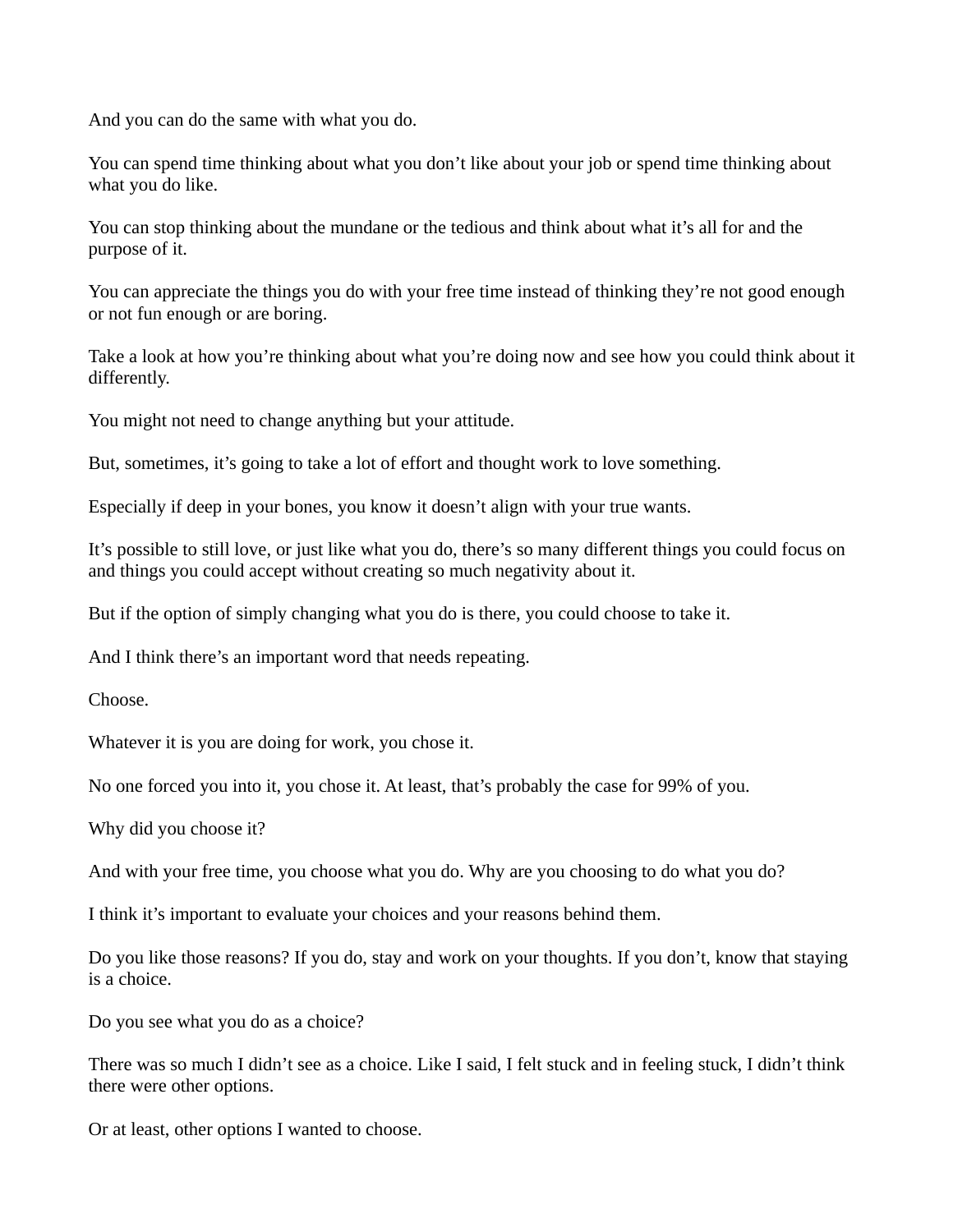And as I look back, I can see that was totally untrue.

In those 10 years, I had like 10 jobs. Clearly I had options that I wanted to choose.

Every new job was a new choice I wanted to choose.

And what was so interesting was that I didn't think I could do life coaching when I first wanted to. I didn't think it was an option.

My reason was that the training was too expensive.

But then when I became unemployed and the training was even more expensive than when I originally inquired, I did it.

I took the risk because I knew it was what I truly wanted and believed I would love it, and I do.

And when I was spending my free time watching tv, going out to eat, and drinking and I thought there was nothing else to do, that was totally untrue.

There were tons of other options that I was closing myself off from seeing.

And once I opened myself up and started looking, I found so many things. And I know there's more to come.

What you have done you have chosen to do.

Every day, every weekend, you choose what you do with your time.

If you don't love what you've been doing, be proactive and find something else to do.

If you don't love what you do for work, explore options for something else.

Now, I get that there might be multiple reasons why changing your career or workplace might be a challenge or just isn't the best thing for you to do right now, or maybe ever and that's okay.

I'm not telling anyone to change their job, I want to be clear about that.

But, I am telling you to watch out for saying it's not an option.

It is an option but, it might be one that comes with risks.

I remember taking a risk when I chose a job that I knew I would make less money at but would be happier doing.

And I don't regret it for one second. It was actually that job that led me into the one I have now that I love more than any job I've ever had.